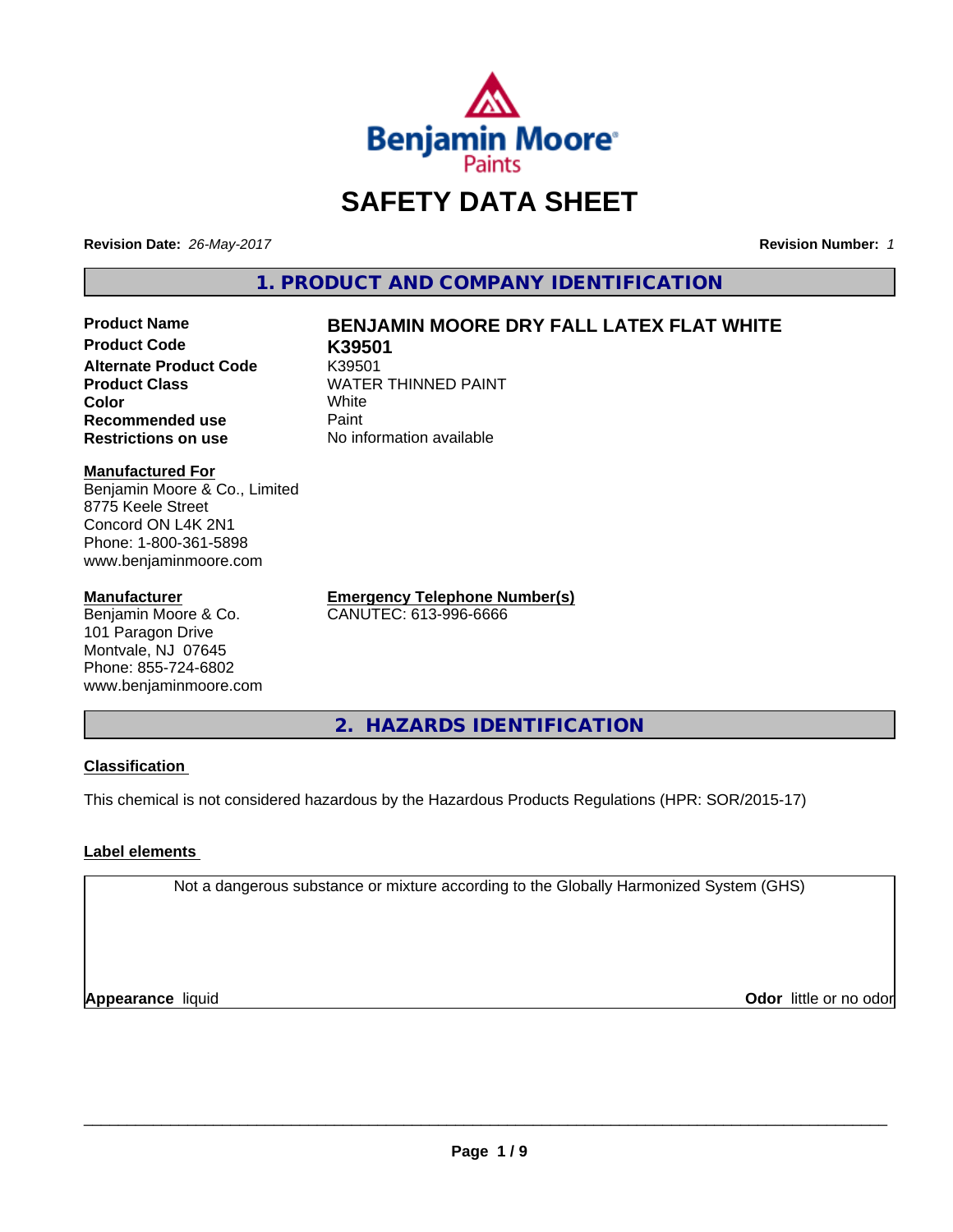#### **Other information**

No information available

## **3. COMPOSITION INFORMATION ON COMPONENTS**

| <b>Chemical Name</b> | <b>CAS-No</b> | Weight % (max) |
|----------------------|---------------|----------------|
| Limestone            | 1317-65-3     | $30 - 60%$     |
| Titanium dioxide     | 13463-67-7    | $5 - 10%$      |
| Diatomaceous earth   | 61790-53-2    | $-5%$          |
| Silica, amorphous    | 7631-86-9     | $-5%$          |

| 4. FIRST AID MEASURES                  |                                                                                                          |  |  |  |
|----------------------------------------|----------------------------------------------------------------------------------------------------------|--|--|--|
| <b>General Advice</b>                  | No hazards which require special first aid measures.                                                     |  |  |  |
| <b>Eye Contact</b>                     | Rinse thoroughly with plenty of water for at least 15<br>minutes and consult a physician.                |  |  |  |
| <b>Skin Contact</b>                    | Wash off immediately with soap and plenty of water while<br>removing all contaminated clothes and shoes. |  |  |  |
| <b>Inhalation</b>                      | Move to fresh air. If symptoms persist, call a physician.                                                |  |  |  |
| Ingestion                              | Clean mouth with water and afterwards drink plenty of<br>water. Consult a physician if necessary.        |  |  |  |
| <b>Most Important Symptoms/Effects</b> | None known.                                                                                              |  |  |  |
| <b>Notes To Physician</b>              | Treat symptomatically.                                                                                   |  |  |  |

**5. FIRE-FIGHTING MEASURES**

| <b>Suitable Extinguishing Media</b>                                    | Use extinguishing measures that are appropriate to local<br>circumstances and the surrounding environment.                                   |
|------------------------------------------------------------------------|----------------------------------------------------------------------------------------------------------------------------------------------|
| <b>Protective Equipment And Precautions For</b><br><b>Firefighters</b> | As in any fire, wear self-contained breathing apparatus<br>pressure-demand, MSHA/NIOSH (approved or equivalent)<br>and full protective gear. |
| <b>Specific Hazards Arising From The Chemical</b>                      | Closed containers may rupture if exposed to fire or<br>extreme heat.                                                                         |
| <b>Sensitivity To Mechanical Impact</b>                                | No                                                                                                                                           |
| <b>Sensitivity To Static Discharge</b>                                 | No.                                                                                                                                          |
| <b>Flash Point Data</b><br>Flash Point (°F)<br>Flash Point (°C)        | Not applicable<br>Not applicable                                                                                                             |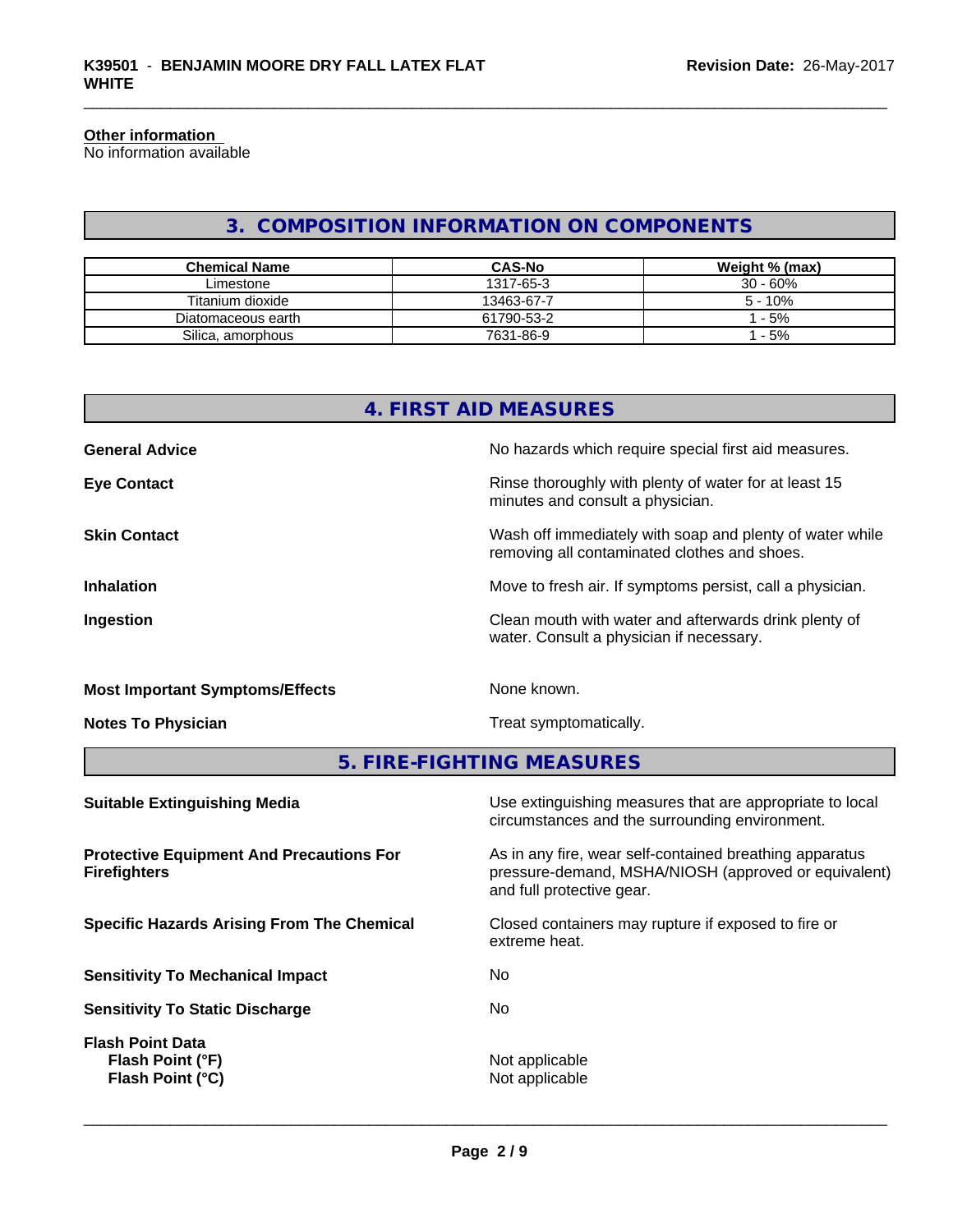| <b>Flash Point Method</b>                                    | Not applicable                   |
|--------------------------------------------------------------|----------------------------------|
| <b>Flammability Limits In Air</b>                            |                                  |
| <b>Lower Explosion Limit</b><br><b>Upper Explosion Limit</b> | Not applicable<br>Not applicable |

**NFPA Health:** 1 **Flammability:** 0 **Instability:** 0 **Special:** Not Applicable

#### **NFPA Legend**

- 0 Not Hazardous
- 1 Slightly
- 2 Moderate
- 3 High
- 4 Severe

*The ratings assigned are only suggested ratings, the contractor/employer has ultimate responsibilities for NFPA ratings where this system is used.*

*Additional information regarding the NFPA rating system is available from the National Fire Protection Agency (NFPA) at www.nfpa.org.*

## **6. ACCIDENTAL RELEASE MEASURES**

**Personal Precautions Avoid contact with skin, eyes and clothing. Ensure** Avoid contact with skin, eyes and clothing. Ensure adequate ventilation.

**Other Information Discription Prevent further leakage or spillage if safe to do so.** 

**Environmental Precautions** See Section 12 for additional Ecological Information.

**Methods For Clean-Up Example 20 All 20 All 20 All 20 Soak** up with inert absorbent material. Sweep up and shovel into suitable containers for disposal.

**7. HANDLING AND STORAGE**

**Handling Handling Avoid contact with skin, eyes and clothing. Avoid breathing** vapors, spray mists or sanding dust. In case of insufficient ventilation, wear suitable respiratory equipment.

**Storage Keep container tightly closed. Keep out of the reach of Keep** container tightly closed. Keep out of the reach of

**Incompatible Materials Incompatible Materials No information available** 

 $\overline{\phantom{a}}$  ,  $\overline{\phantom{a}}$  ,  $\overline{\phantom{a}}$  ,  $\overline{\phantom{a}}$  ,  $\overline{\phantom{a}}$  ,  $\overline{\phantom{a}}$  ,  $\overline{\phantom{a}}$  ,  $\overline{\phantom{a}}$  ,  $\overline{\phantom{a}}$  ,  $\overline{\phantom{a}}$  ,  $\overline{\phantom{a}}$  ,  $\overline{\phantom{a}}$  ,  $\overline{\phantom{a}}$  ,  $\overline{\phantom{a}}$  ,  $\overline{\phantom{a}}$  ,  $\overline{\phantom{a}}$ 

## **8. EXPOSURE CONTROLS/PERSONAL PROTECTION**

children.

#### **Exposure Limits**

*No exposure limits have been established for this product.*

| <b>Chemical Name</b> | ACGIH             | Alberta           | <b>British Columbia</b>    | Ontario           | Quebec                      |
|----------------------|-------------------|-------------------|----------------------------|-------------------|-----------------------------|
| Limestone            | N/E               | 10 mg/m $3$ - TWA | 10 mg/m $3$ - TWA          | N/E               | $10 \text{ mg/m}^3$ - TWAEV |
|                      |                   |                   | $3 \text{ ma/m}^3$ - TWA   |                   |                             |
|                      |                   |                   | $20 \text{ ma/m}^3$ - STEL |                   |                             |
| Titanium dioxide     | 10 mg/m $3$ - TWA | 10 mg/m $3$ - TWA | 10 mg/m $3$ - TWA          | 10 mg/m $3$ - TWA | $10 \text{ mg/m}^3$ - TWAEV |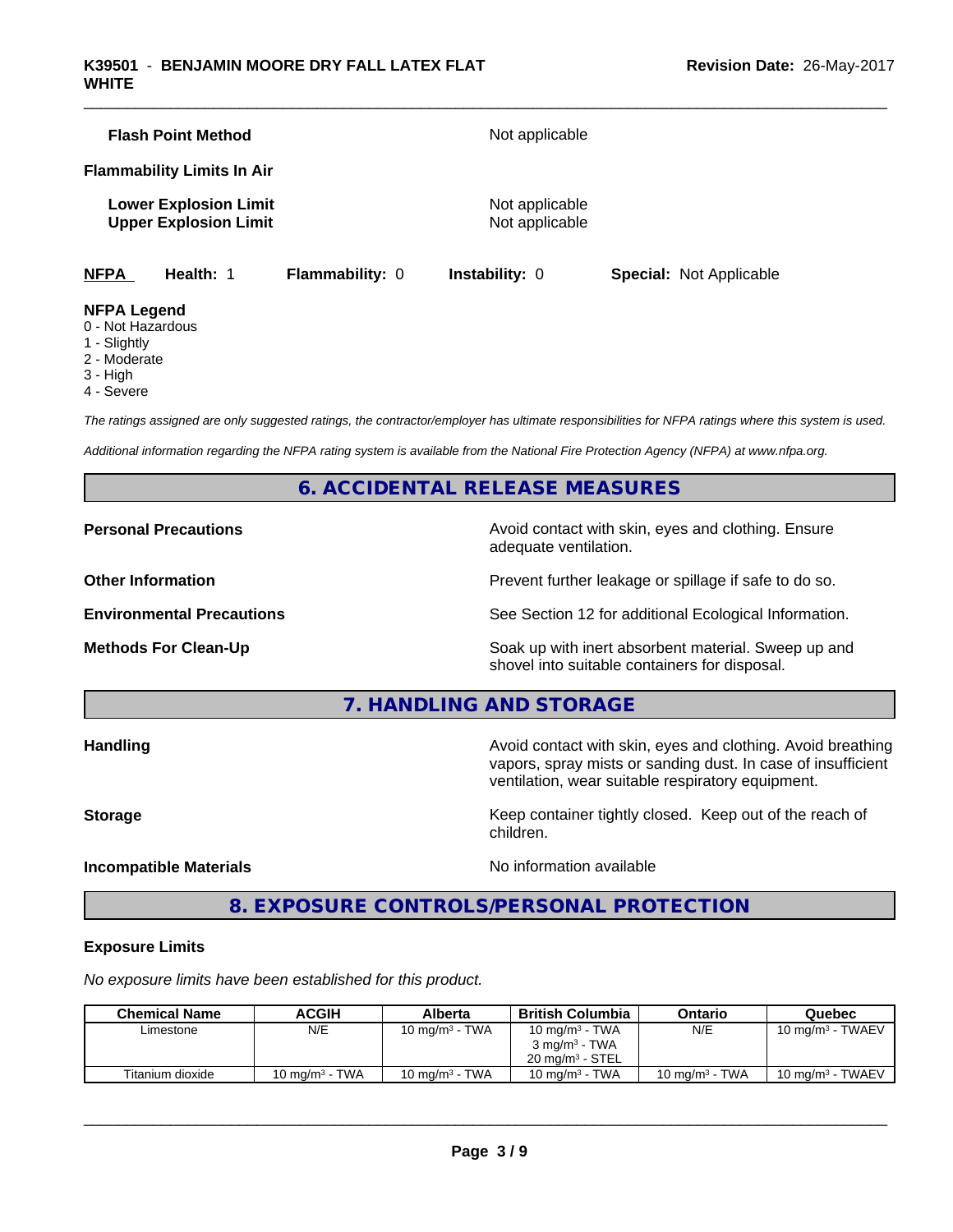#### \_\_\_\_\_\_\_\_\_\_\_\_\_\_\_\_\_\_\_\_\_\_\_\_\_\_\_\_\_\_\_\_\_\_\_\_\_\_\_\_\_\_\_\_\_\_\_\_\_\_\_\_\_\_\_\_\_\_\_\_\_\_\_\_\_\_\_\_\_\_\_\_\_\_\_\_\_\_\_\_\_\_\_\_\_\_\_\_\_\_\_\_\_ **K39501** - **BENJAMIN MOORE DRY FALL LATEX FLAT WHITE**

|                                                |     |     | <b>TWA</b><br>ma/m <sup>3</sup> |     |                                     |
|------------------------------------------------|-----|-----|---------------------------------|-----|-------------------------------------|
| $\overline{\phantom{a}}$<br>Diatomaceous earth | N/E | N/E | <b>TWA</b><br>ma/m <sup>3</sup> | N/E | <b>TWAEV</b><br>o ma/m <sup>3</sup> |
|                                                |     |     | <b>TWA</b><br>$.5 \text{ mq/m}$ |     |                                     |

#### **Legend**

ACGIH - American Conference of Governmental Industrial Hygienists Alberta - Alberta Occupational Exposure Limits British Columbia - British Columbia Occupational Exposure Limits Ontario - Ontario Occupational Exposure Limits Quebec - Quebec Occupational Exposure Limits N/E - Not established

#### **Personal Protective Equipment**

**Engineering Measures Ensure adequate ventilation, especially in confined areas.** 

**Eye/Face Protection Safety glasses with side-shields. Skin Protection Protection Protective gloves and impervious clothing. Respiratory Protection In case of insufficient ventilation wear suitable respiratory** equipment.

**Hygiene Measures Avoid contact with skin, eyes and clothing. Remove and Avoid contact with skin, eyes and clothing. Remove and Avoid contact with skin, eyes and clothing. Remove and** wash contaminated clothing before re-use. Wash thoroughly after handling.

## **9. PHYSICAL AND CHEMICAL PROPERTIES**

**Appearance** liquid **Odor** little or no odor **Odor Threshold**<br> **Density (Ibs/gal)**<br> **Density (Ibs/gal)**<br> **No information available**<br>  $12.6 - 13.0$ **Density (lbs/gal) Specific Gravity** 1.50 - 1.56 **pH pH**  $\blacksquare$ **Viscosity (cps)** No information available **Solubility No information available No information available Water Solubility** No information available **Evaporation Rate No information available No information available Vapor Pressure** No information available in the North American Monte available in the North American available **Vapor Density No information available No information available Wt. % Solids** 55 - 65 **Vol. % Solids** 35 - 45 Wt. % Volatiles **Vol. % Volatiles** 55 - 65 **VOC Regulatory Limit (g/L)** < 50 **Boiling Point (°F)** 212 **Boiling Point (°C)** 100 **Freezing Point (°F)** 32 **Freezing Point (°C)** 0 **Flash Point (°F)** Not applicable **Flash Point (°C)** Not applicable **Flash Point Method** Not applicable **Flammability (solid, gas)** Not applicable **Upper Explosion Limit** Not applicable **Lower Explosion Limit Contract Contract Contract Contract Contract Contract Contract Contract Contract Contract Contract Contract Contract Contract Contract Contract Contract Contract Contract Contract Contract Contract Autoignition Temperature (°F)** No information available **Autoignition Temperature (°C)** No information available **Decomposition Temperature (°F)** No information available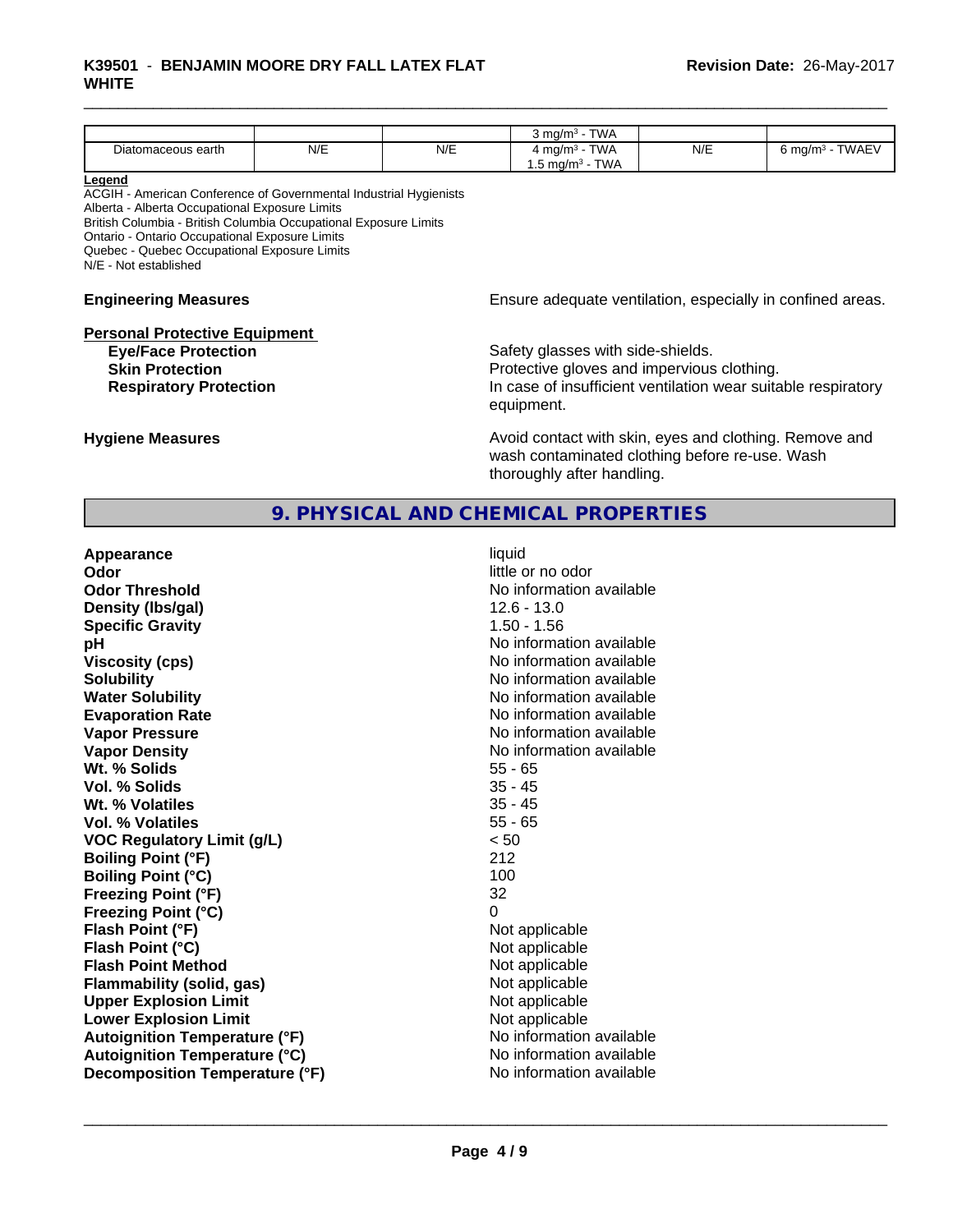**Decomposition Temperature (°C)**<br> **Partition Coefficient (n-octanol/water)** Moinformation available **Partition Coefficient (n-octanol/water)** 

## **10. STABILITY AND REACTIVITY**

| <b>Reactivity</b>                         | Not Applicable                           |
|-------------------------------------------|------------------------------------------|
| <b>Chemical Stability</b>                 | Stable under normal conditions.          |
| <b>Conditions To Avoid</b>                | Prevent from freezing.                   |
| <b>Incompatible Materials</b>             | No materials to be especially mentioned. |
| <b>Hazardous Decomposition Products</b>   | None under normal use.                   |
| <b>Possibility Of Hazardous Reactions</b> | None under normal conditions of use.     |

## **11. TOXICOLOGICAL INFORMATION**

#### **Product Information Information on likely routes of exposure**

**Acute Toxicity<br>Product Information** 

**Principal Routes of Exposure Exposure** Eye contact, skin contact and inhalation.

**No information available** 

## **Information on toxicological effects**

**Symptoms** No information available

#### **Delayed and immediate effects as well as chronic effects from short and long-term exposure**

**Numerical measures of toxicity**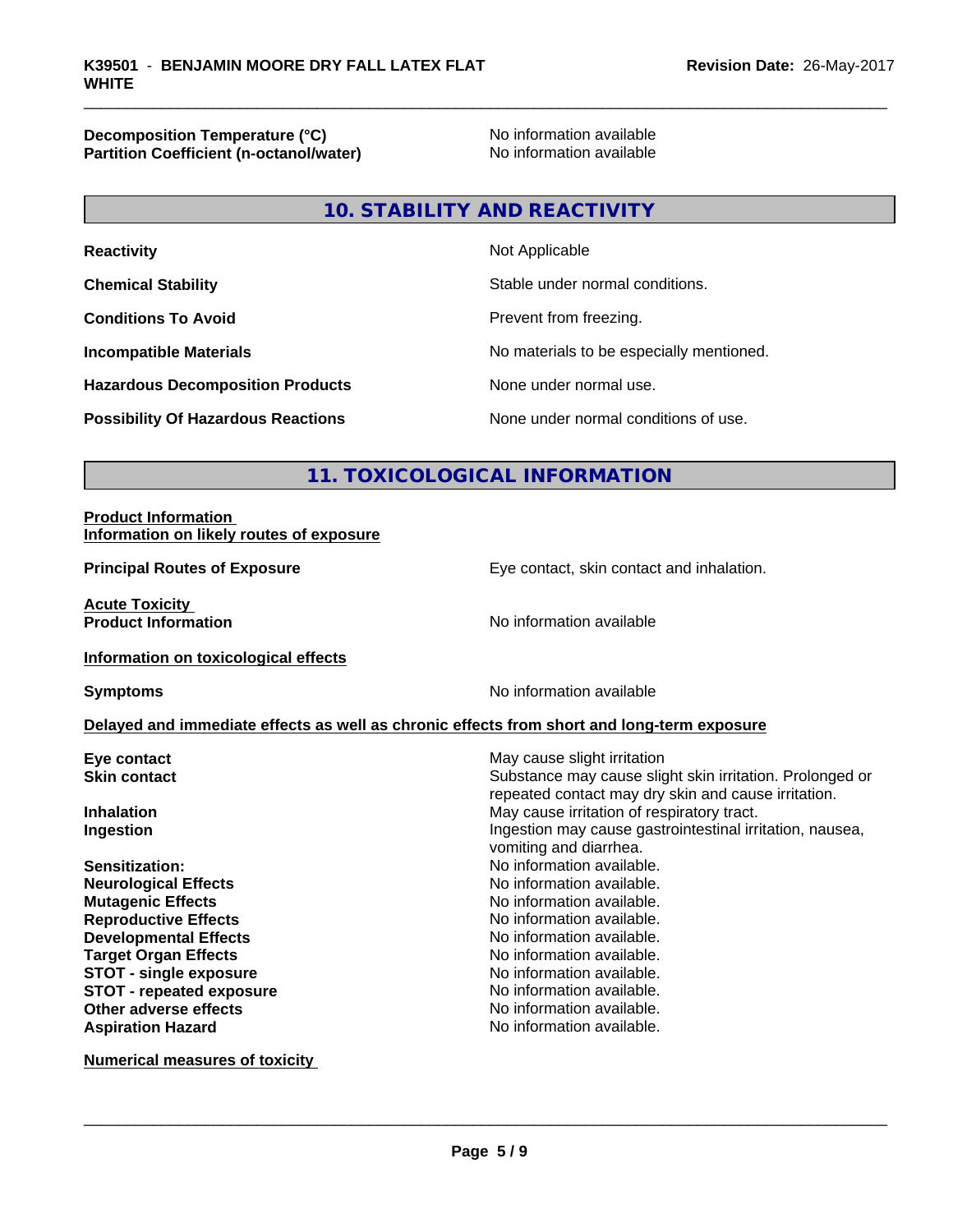#### **The following values are calculated based on chapter 3.1 of the GHS document**

#### **ATEmix (oral)** 97708 mg/kg **ATEmix (dermal)** 146050 mg/kg

### **Component**

Titanium dioxide LD50 Oral: > 10000 mg/kg (Rat) Silica, amorphous LD50 Oral: > 5000 mg/kg (Rat) LD50 Dermal: 2,000 mg/kg (Rabbit) LC50 Inhalation (Dust): > 2 mg/L

#### **Chronic Toxicity**

#### **Carcinogenicity**

*The information below indicateswhether each agency has listed any ingredient as a carcinogen:.*

| <b>Chemical Name</b> | <b>IARC</b>                     | <b>NTP</b> |
|----------------------|---------------------------------|------------|
|                      | 2B<br>Possible Human Carcinogen |            |
| Titanium<br>dioxide  |                                 |            |

• Although IARC has classified titanium dioxide as possibly carcinogenic to humans (2B), their summary concludes: "No significant exposure to titanium dioxide is thought to occur during the use of products in which titanium dioxide is bound to other materials, such as paint."

#### **Legend**

IARC - International Agency for Research on Cancer NTP - National Toxicity Program OSHA - Occupational Safety & Health Administration

**12. ECOLOGICAL INFORMATION**

## **Ecotoxicity Effects**

The environmental impact of this product has not been fully investigated.

#### **Product Information**

## **Acute Toxicity to Fish**

No information available

#### **Acute Toxicity to Aquatic Invertebrates**

No information available

#### **Acute Toxicity to Aquatic Plants**

No information available

#### **Persistence / Degradability**

No information available.

### **Bioaccumulation / Accumulation**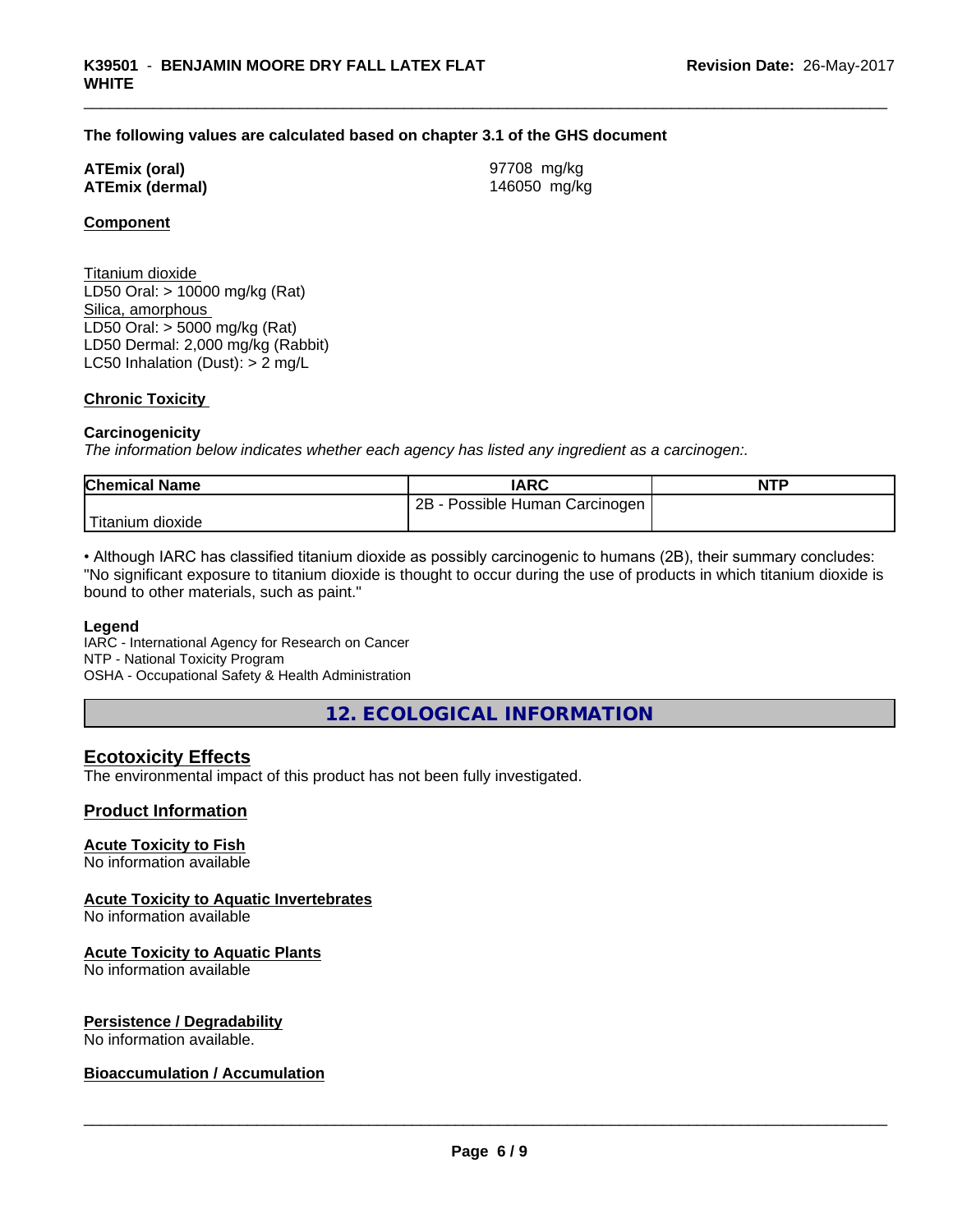No information available.

#### **Mobility in Environmental Media**

No information available.

#### **Ozone**

No information available

### **Component**

#### **Acute Toxicity to Fish**

Titanium dioxide  $LCS0: > 1000$  mg/L (Fathead Minnow - 96 hr.)

#### **Acute Toxicity to Aquatic Invertebrates**

No information available

#### **Acute Toxicity to Aquatic Plants**

No information available

**13. DISPOSAL CONSIDERATIONS**

Waste Disposal Method **Dispose of in accordance with federal, state, provincial,** and local regulations. Local requirements may vary, consult your sanitation department or state-designated environmental protection agency for more disposal options.

**14. TRANSPORT INFORMATION**

**TDG** Not regulated

**ICAO / IATA** Not regulated

**IMDG / IMO** Not regulated

 $\overline{\phantom{a}}$  ,  $\overline{\phantom{a}}$  ,  $\overline{\phantom{a}}$  ,  $\overline{\phantom{a}}$  ,  $\overline{\phantom{a}}$  ,  $\overline{\phantom{a}}$  ,  $\overline{\phantom{a}}$  ,  $\overline{\phantom{a}}$  ,  $\overline{\phantom{a}}$  ,  $\overline{\phantom{a}}$  ,  $\overline{\phantom{a}}$  ,  $\overline{\phantom{a}}$  ,  $\overline{\phantom{a}}$  ,  $\overline{\phantom{a}}$  ,  $\overline{\phantom{a}}$  ,  $\overline{\phantom{a}}$ 

**15. REGULATORY INFORMATION**

## **International Inventories**

**TSCA: United States** Yes - All components are listed or exempt. **DSL: Canada** Yes - All components are listed or exempt.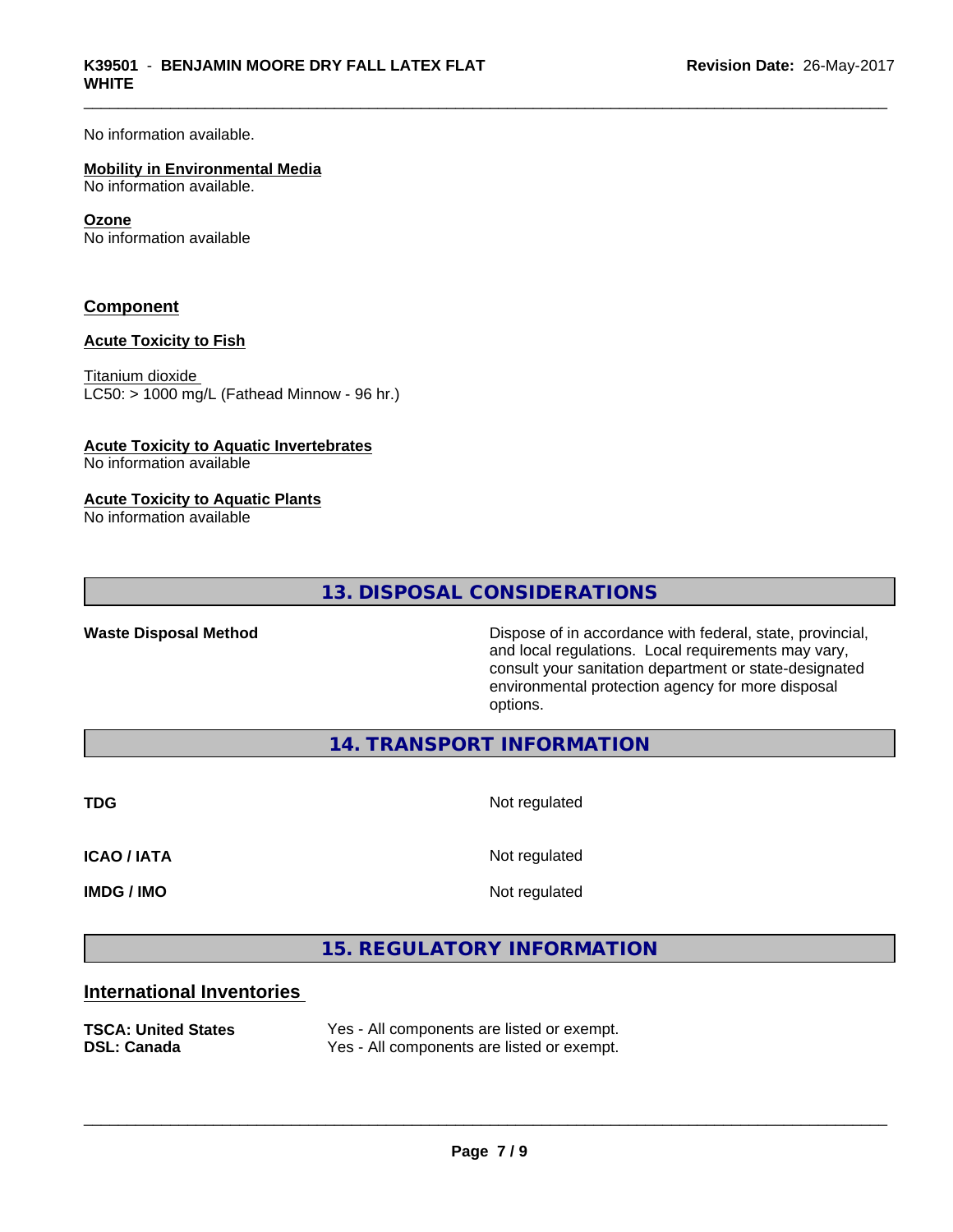## **National Pollutant Release Inventory (NPRI)**

#### **NPRI Parts 1- 4**

This product contains the following Parts 1-4 NPRI chemicals:

*None*

#### **NPRI Part 5**

This product contains the following NPRI Part 5 Chemicals:

*None*

#### **WHMIS Regulatory Status**

This product has been classified in accordance with the hazard criteria of the Hazardous Products Regulations (HPR) and the SDS contains all the information required by the HPR.

|                     | <b>16. OTHER INFORMATION</b> |  |                                                                            |                      |                                                                                                                                               |  |
|---------------------|------------------------------|--|----------------------------------------------------------------------------|----------------------|-----------------------------------------------------------------------------------------------------------------------------------------------|--|
|                     |                              |  |                                                                            |                      |                                                                                                                                               |  |
| HMIS -              | Health: 1                    |  | <b>Flammability: 0</b>                                                     | <b>Reactivity: 0</b> | $PPE: -$                                                                                                                                      |  |
| <b>HMIS Legend</b>  |                              |  |                                                                            |                      |                                                                                                                                               |  |
| 0 - Minimal Hazard  |                              |  |                                                                            |                      |                                                                                                                                               |  |
| 1 - Slight Hazard   |                              |  |                                                                            |                      |                                                                                                                                               |  |
| 2 - Moderate Hazard |                              |  |                                                                            |                      |                                                                                                                                               |  |
| 3 - Serious Hazard  |                              |  |                                                                            |                      |                                                                                                                                               |  |
| 4 - Severe Hazard   |                              |  |                                                                            |                      |                                                                                                                                               |  |
| * - Chronic Hazard  |                              |  |                                                                            |                      |                                                                                                                                               |  |
|                     |                              |  | X - Consult your supervisor or S.O.P. for "Special" handling instructions. |                      |                                                                                                                                               |  |
|                     |                              |  |                                                                            |                      | Note: The DDE rating has intentionally heap loft blank. Choose appropriate DDE that will protect employees from the harardo the motorial will |  |

*Note: The PPE rating has intentionally been left blank. Choose appropriate PPE that will protect employees from the hazards the material will present under the actual normal conditions of use.*

*Caution: HMISÒ ratings are based on a 0-4 rating scale, with 0 representing minimal hazards or risks, and 4 representing significant hazards or risks. Although HMISÒ ratings are not required on MSDSs under 29 CFR 1910.1200, the preparer, has chosen to provide them. HMISÒ ratings are to be used only in conjunction with a fully implemented HMISÒ program by workers who have received appropriate HMISÒ training. HMISÒ is a registered trade and service mark of the NPCA. HMISÒ materials may be purchased exclusively from J. J. Keller (800) 327-6868.*

**WARNING!** If you scrape, sand, or remove old paint, you may release lead dust. LEAD IS TOXIC. EXPOSURE TO LEAD DUST CAN CAUSE SERIOUS ILLNESS, SUCH AS BRAIN DAMAGE, ESPECIALLY IN CHILDREN. PREGNANT WOMEN SHOULD ALSO AVOID EXPOSURE. Wear a NIOSH approved respirator to control lead exposure. Clean up carefully with a HEPA vacuum and a wet mop. Before you start, find out how to protect yourself and your family by logging onto Health Canada @

http://www.hc-sc.gc.ca/ewh-semt/contaminants/lead-plomb/asked\_questions-questions\_posees-eng.php.

| <b>Prepared By</b>    | <b>Product Stewardship Department</b><br>Benjamin Moore & Co.<br>101 Paragon Drive<br>Montvale, NJ 07645<br>855-724-6802 |  |
|-----------------------|--------------------------------------------------------------------------------------------------------------------------|--|
| <b>Revision Date:</b> | 26-May-2017                                                                                                              |  |